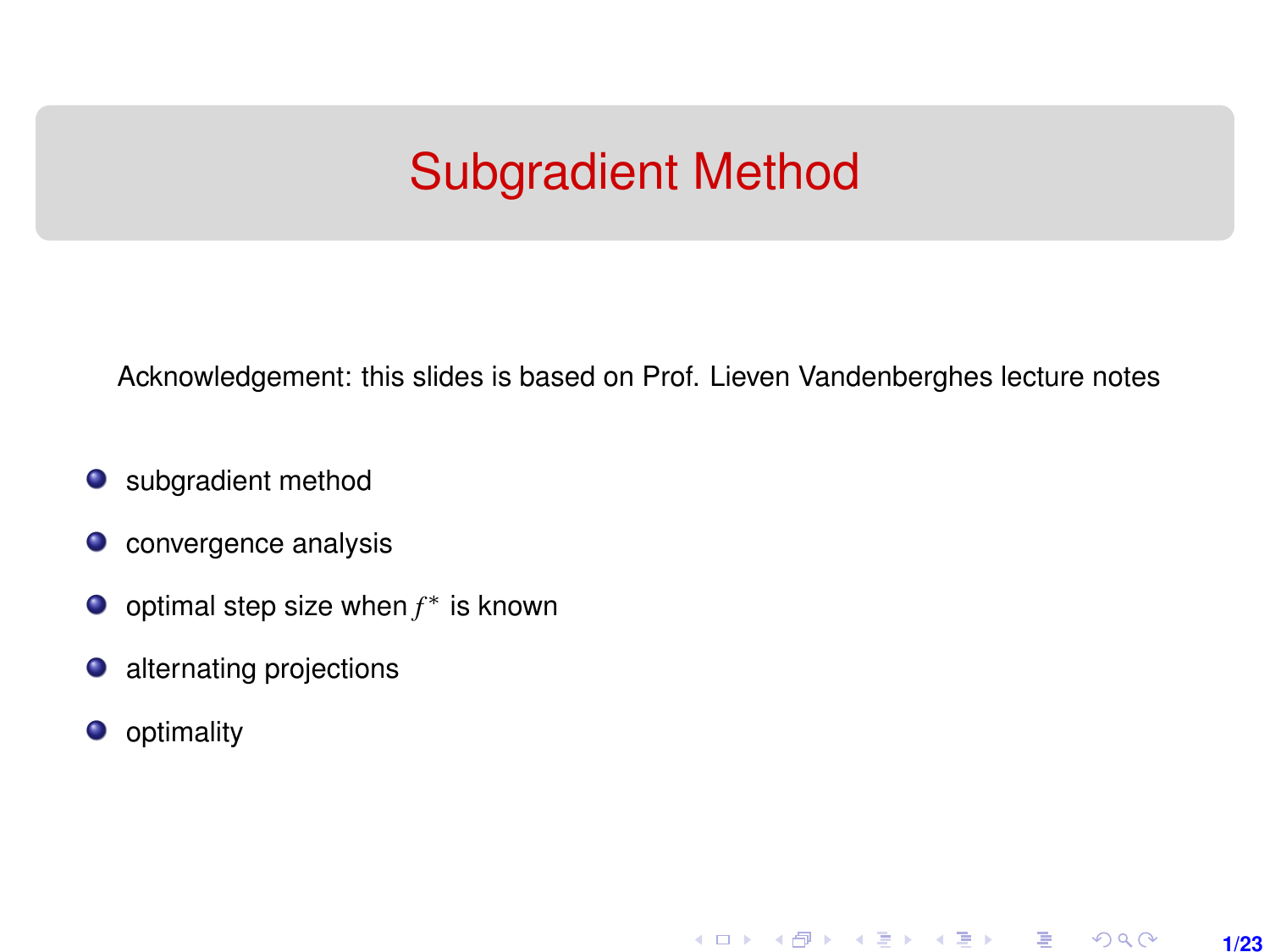## Subgradient method

to minimize a nondifferentiable convex function  $f$ : choose  $x^{(0)}$  and repeat

$$
x^{(k)} = x^{(k-1)} - t_k g^{(k-1)}, k = 1, 2, \cdots
$$

*g* (*k*−1) is any subgradient of *f* at *x* (*k*−1)

#### **step size rules**

- $\bullet$  fixed step:  $t_k$  constant
- fixed length:  $t_k\|g^{(k-1)}\|_2$  constant (*i.e.*,  $\|x^{(k)} x^{(k-1)}\|_2$  constant)
- diminishing:  $t_k \to 0$ ,  $\sum_{k=1}^{\infty} t_k = \infty$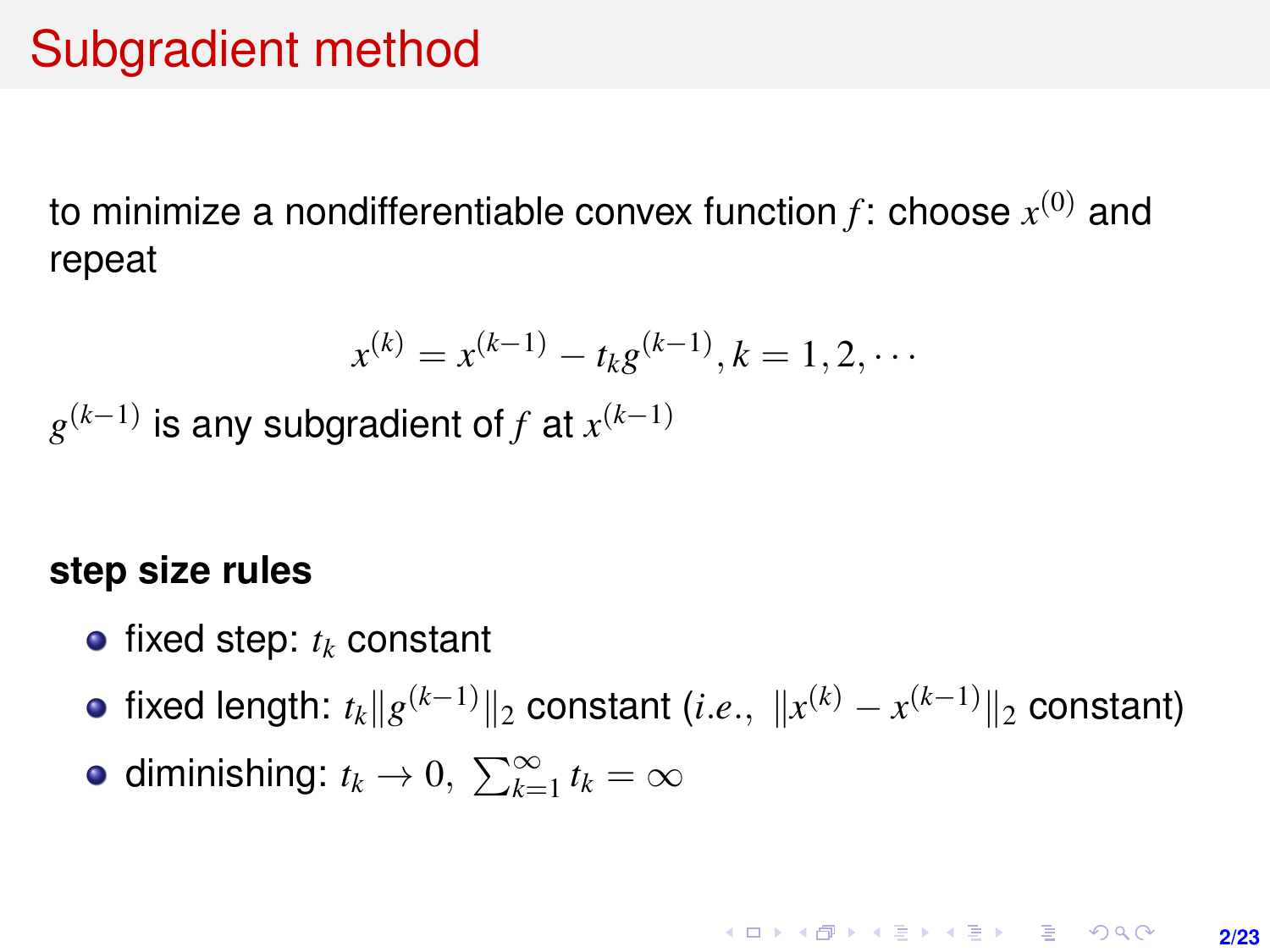- *f* has finite optimal value *f* ∗ , minimizer *x* ∗
- $f$  is convex,  $\textbf{dom} f = \mathbf{R}^n$
- $\bullet$  *f* is Lipschitz continuous with constant  $G > 0$ :

$$
|f(x) - f(y)| \le G||x - y||_2 \quad \forall x, y
$$

this is equivalent to

$$
||g||_2 \le G \quad \forall g \in \partial f(x), \forall x
$$

**3/23**

**KORKARK (EXIST) E MOOR** 

(see next page)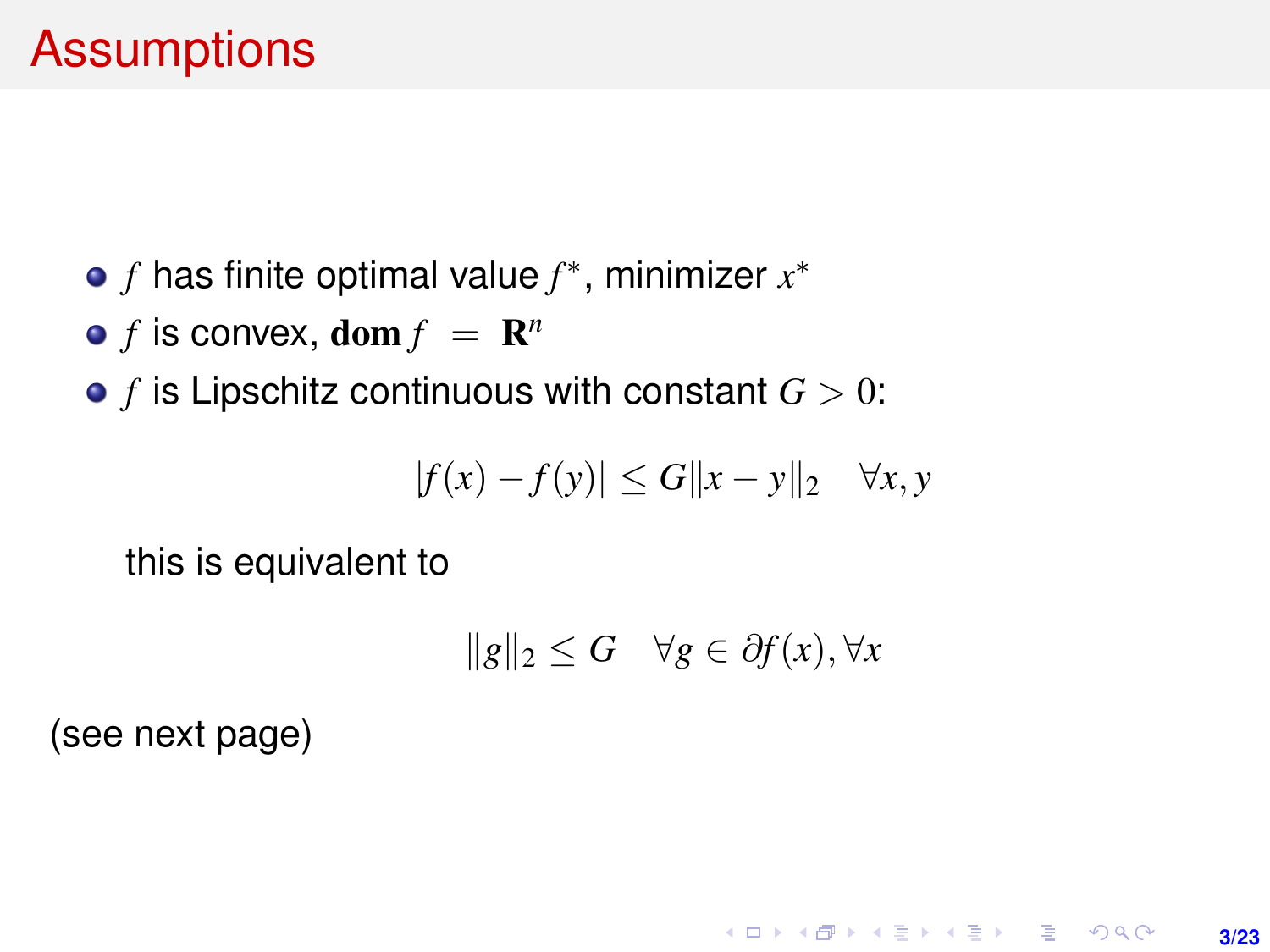#### *proof*

• assume  $\|g\|_2 \leq G$  for all subgradients; choose  $g_y \in \partial f(y), g_x \in \partial f(x)$ :

$$
g_x^\top(x-y) \ge f(x) - f(y) \ge g_y^\top(x-y)
$$

by the Cauchy-Schwarz inequality

$$
G||x - y||_2 \ge f(x) - f(y) \ge -G||x - y||_2
$$

 $\bullet$  assume  $||g||_2 > G$  for some *g* ∈ ∂*f*(*x*); take  $y = x + g/||g||_2$ :

$$
f(y) \ge f(x) + g^{\top}(y - x)
$$
  
=  $f(x) + ||g||_2$   
>  $f(x) + G$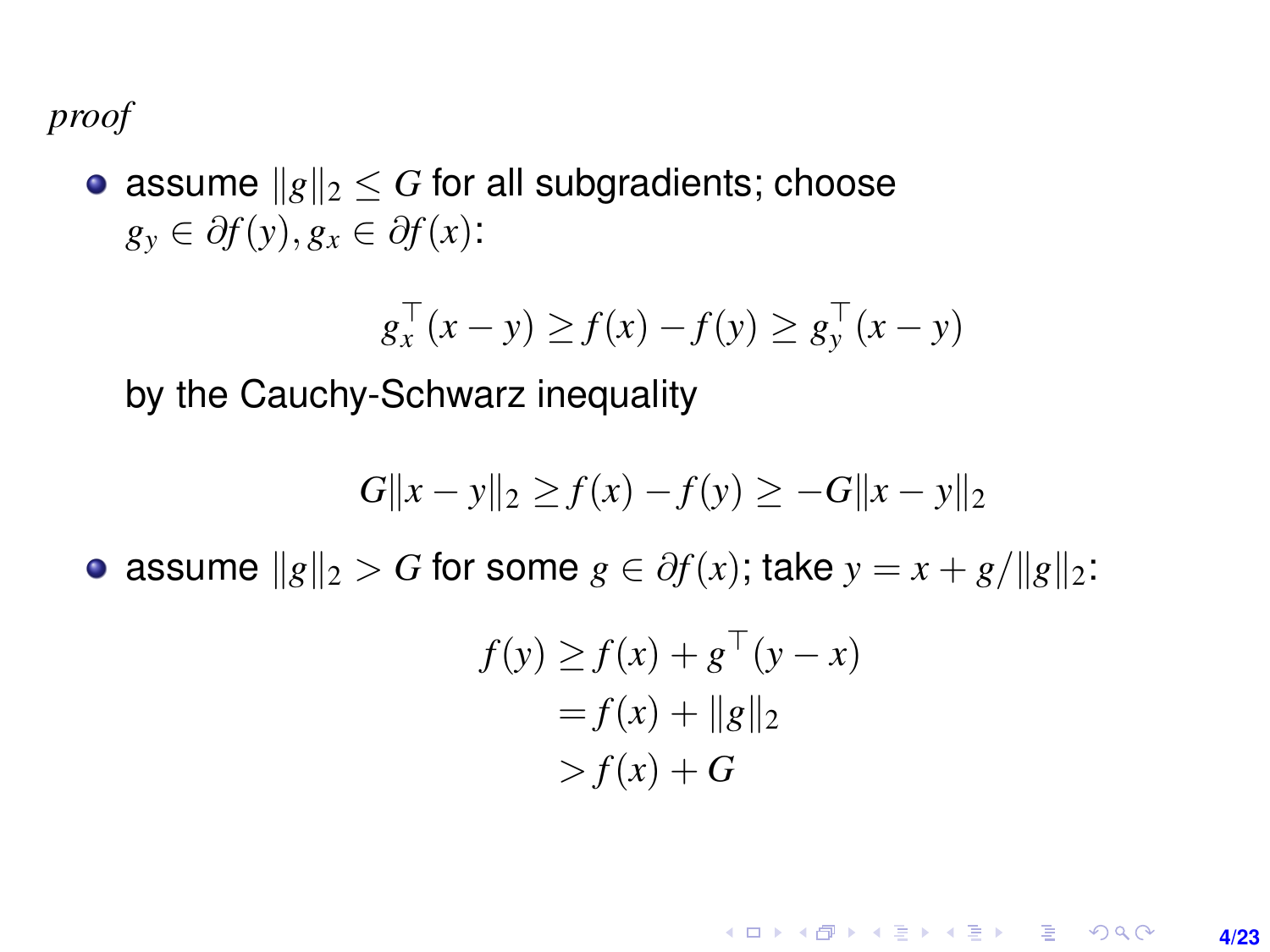# Analysis

- the subgradient method is not a descent method
- the key quantity in the analysis is the distance to the optimal set with  $x^+ = x^{(i)}$ ,  $x = x^{(i-1)}$ ,  $g = g^{(i-1)}$ ,  $t = t_i$ :

$$
||x^{+} - x^{*}||_{2}^{2} = ||x - tg - x^{*}||_{2}^{2}
$$
  
=  $||x - x^{*}||_{2}^{2} - 2tg^{\top}(x - x^{*}) + t^{2}||g||_{2}^{2}$   
 $\leq ||x - x^{*}||_{2}^{2} - 2t(f(x) - f^{*}) + t^{2}||g||_{2}^{2}$ 

combine inequalities for  $i = 1, \dots, k$ , and define  $f_{\text{best}}^{(k)} = \min_{0 \le i \le k} f(x^{(i)})$ :

$$
2\left(\sum_{i=1}^{k} t_i\right) \left(f_{\text{best}}^{(k)} - f^*\right) \le ||x^{(0)} - x^*||_2^2 - ||x^{(k)} - x^*||_2^2 + \sum_{i=1}^{k} t_i^2 ||g^{(i-1)}||_2^2
$$
  

$$
\le ||x^{(0)} - x^*||_2^2 + \sum_{i=1}^{k} t_i^2 ||g^{(i-1)}||_2^2
$$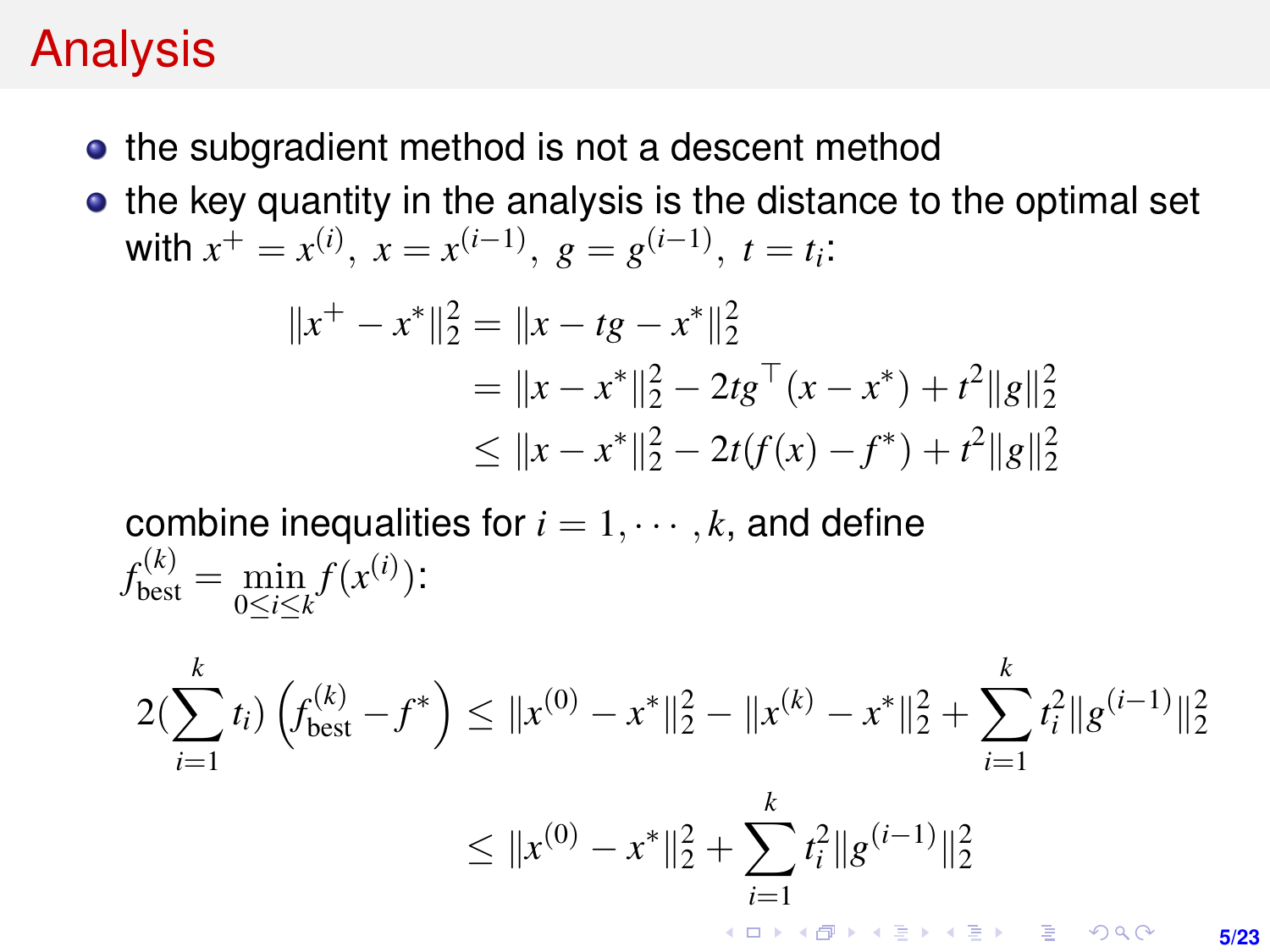## **fixed step size**

 $t_i = t$ 

$$
f_{\text{best}}^{(k)} - f^* \le \frac{\|x^{(0)} - x^*\|_2^2}{2kt} + \frac{G^2t}{2}
$$

- does not guarantee convergence of  $f_{\rm bes}^{(k)}$ best
- for large  $k, f_{\text{best}}^{(k)}$  is approximately  $G^2t/2$ -suboptimal

 $\boldsymbol{\mathsf{fixed}}$  step length  $t_i = s / \| g^{(i-1)} \|_2$ 

$$
f_{\text{best}}^{(k)} - f^* \le \frac{G||x^{(0)} - x^*||_2^2}{2ks} + \frac{Gs}{2}
$$

- does not guarantee convergence of  $f_{\rm bes}^{(k)}$ best
- for large  $k, f_{\rm best}^{(k)}$  is approximately  $\emph{Gs}/2$ -suboptimal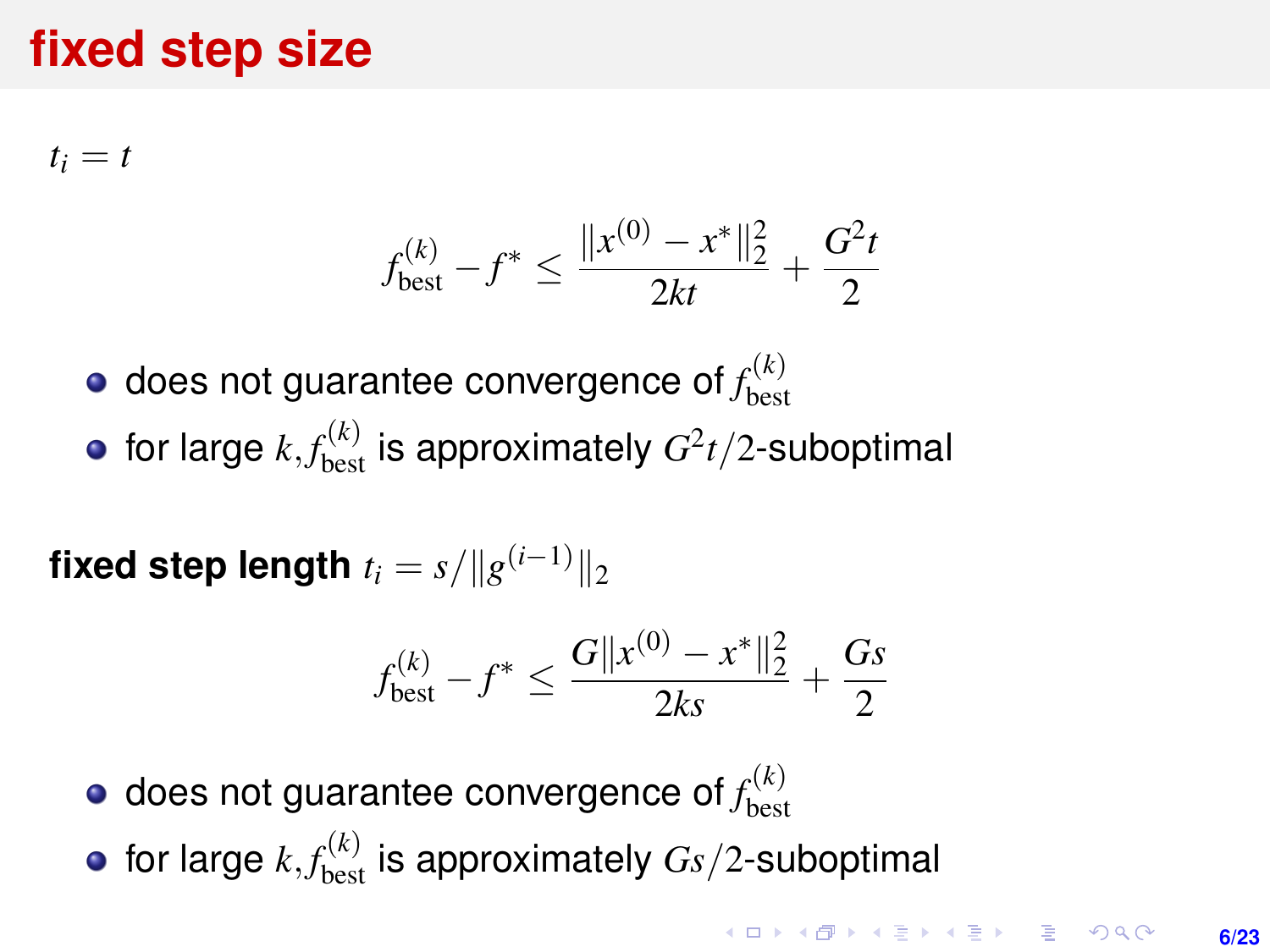diminishing step size  $t_i \rightarrow 0, \; \sum_{i=1}^{\infty} t_i = \infty$ 

$$
f_{\text{best}}^{(k)} - f^* \le \frac{\|x^{(0)} - x^*\|_2^2 + G^2 \sum_{i=1}^k t_i^2}{2 \sum_{i=1}^k t_i}
$$

can show that  $(\sum_{i=1}^k t_i^2)/\sum_{i=1}^k t_i \rightarrow 0;$  hence,  $f_{\text{best}}^{(k)}$  converges to  $f^*$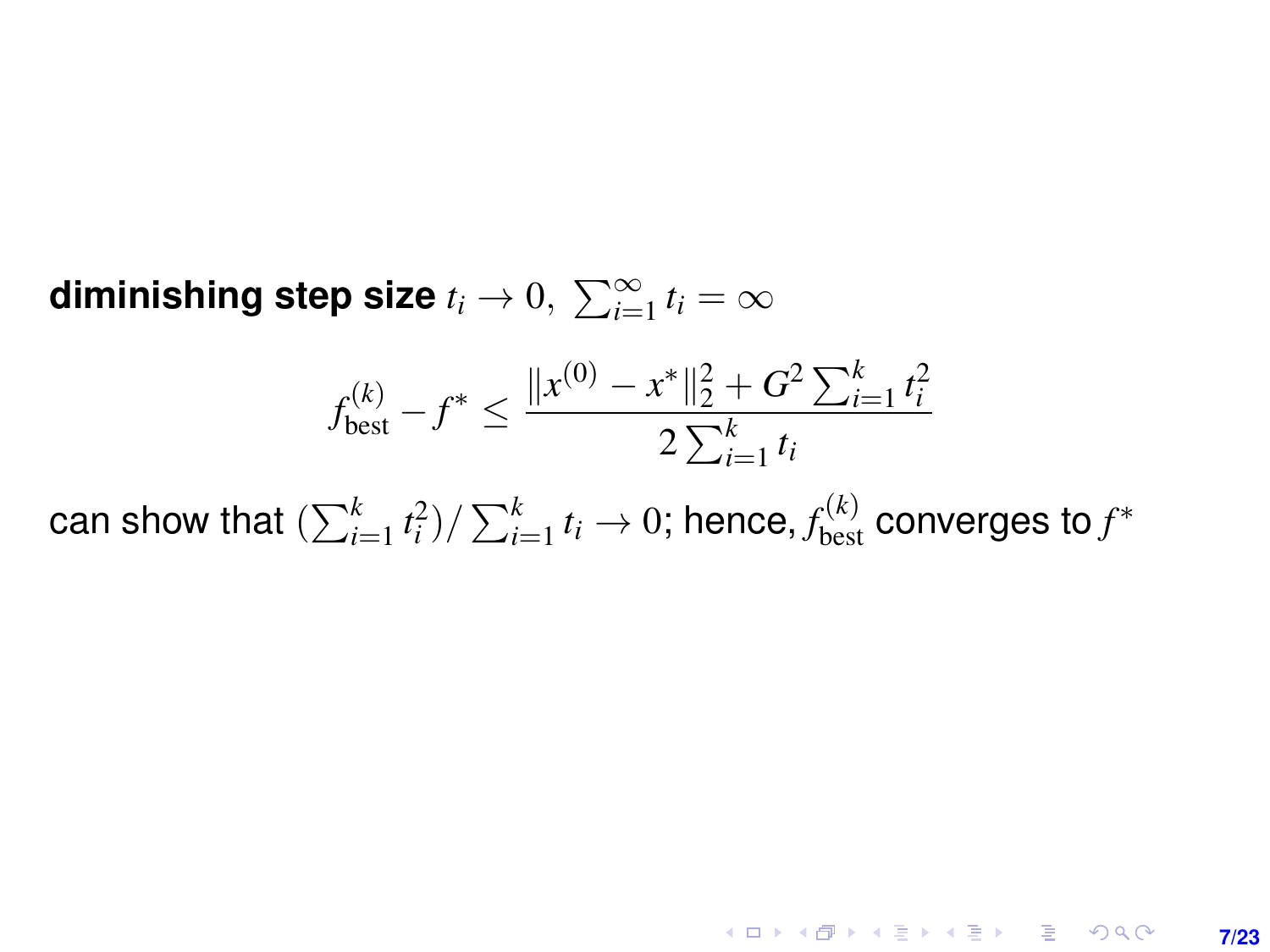### Example: 1-norm minimization

min  $||Ax - b||_1$  (*A* ∈ **R**<sup>500×100</sup>, *b* ∈ **R**<sup>500</sup>) subgradient is given by  $A^\top \mathbf{sign}(Ax-b)$ 

**fixed length**  $t_k = s / \|g^{(k-1)}\|_2, s = 0.1, 0.01, 0.001$ 

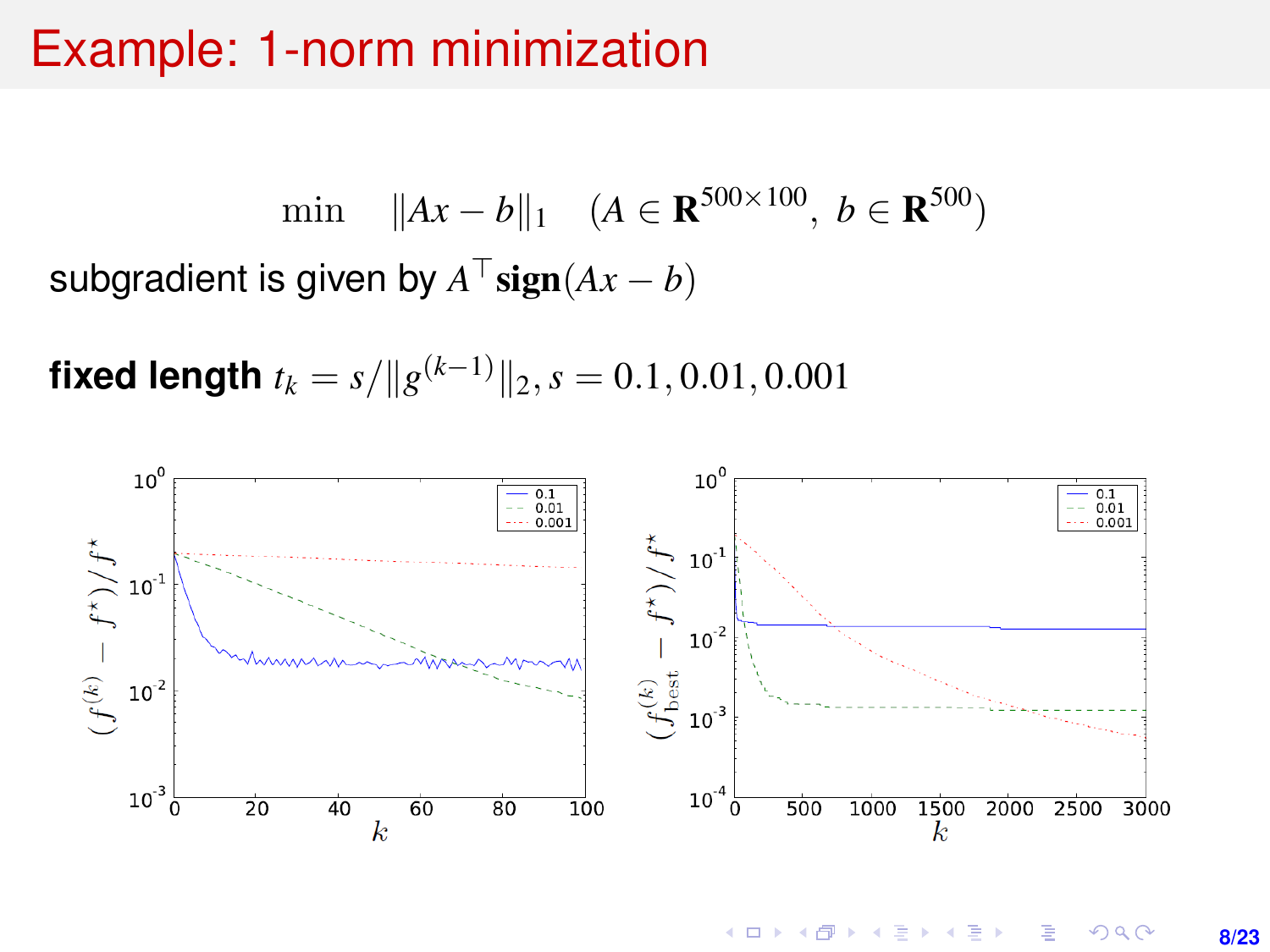${\sf diminishing\ step\ size\ }t_k=0.01/$ √  $k, t_k = 0.01/k$ 



K ロ ▶ K @ ▶ K 할 > K 할 > 1 할 > 1 이익어 **9/23**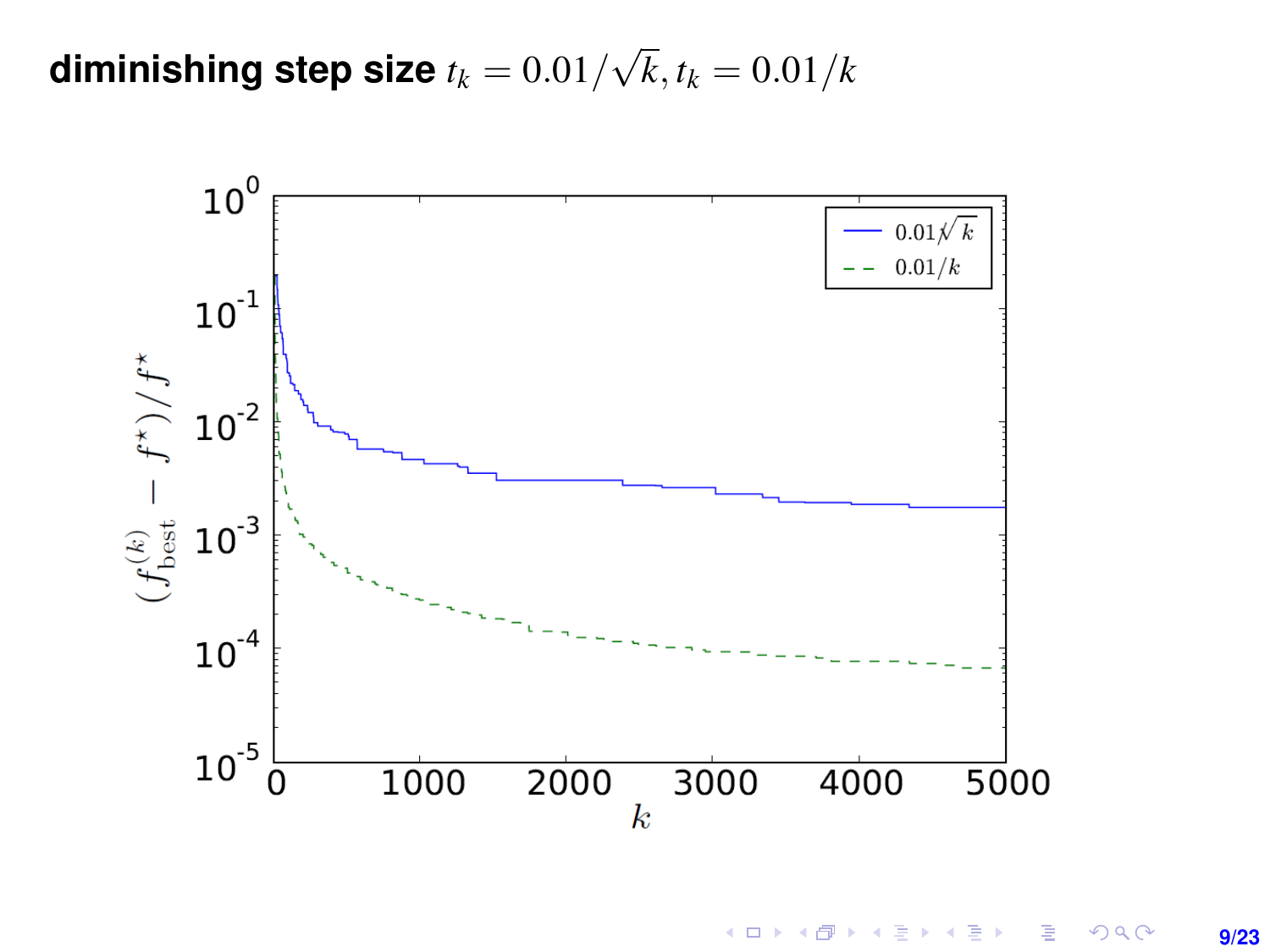### Optimal step size for fixed number of iterations

from page 6: if  $s_i = t_i ||g^{(i-1)}||_2$  and  $||x^{(0)} - x^*||_2 \leq R$ :

$$
f_{\text{best}}^{(k)} - f^* \le \frac{R^2 + \sum_{i=1}^k s_i^2}{2 \sum_{i=1}^k s_i / G}
$$

for given  $k$ , bound is minimized by fixed step length  $s_i = s = R / \frac{1}{k}$ √ *k* **•** resulting bound after *k* steps is

$$
f_{\text{best}}^{(k)} - f^* \le \frac{GR}{\sqrt{k}}
$$

guarantees accuracy  $f_{\text{best}}^{(k)} - f^* \leq \epsilon$  in  $k = O(1/\epsilon^2)$  iterations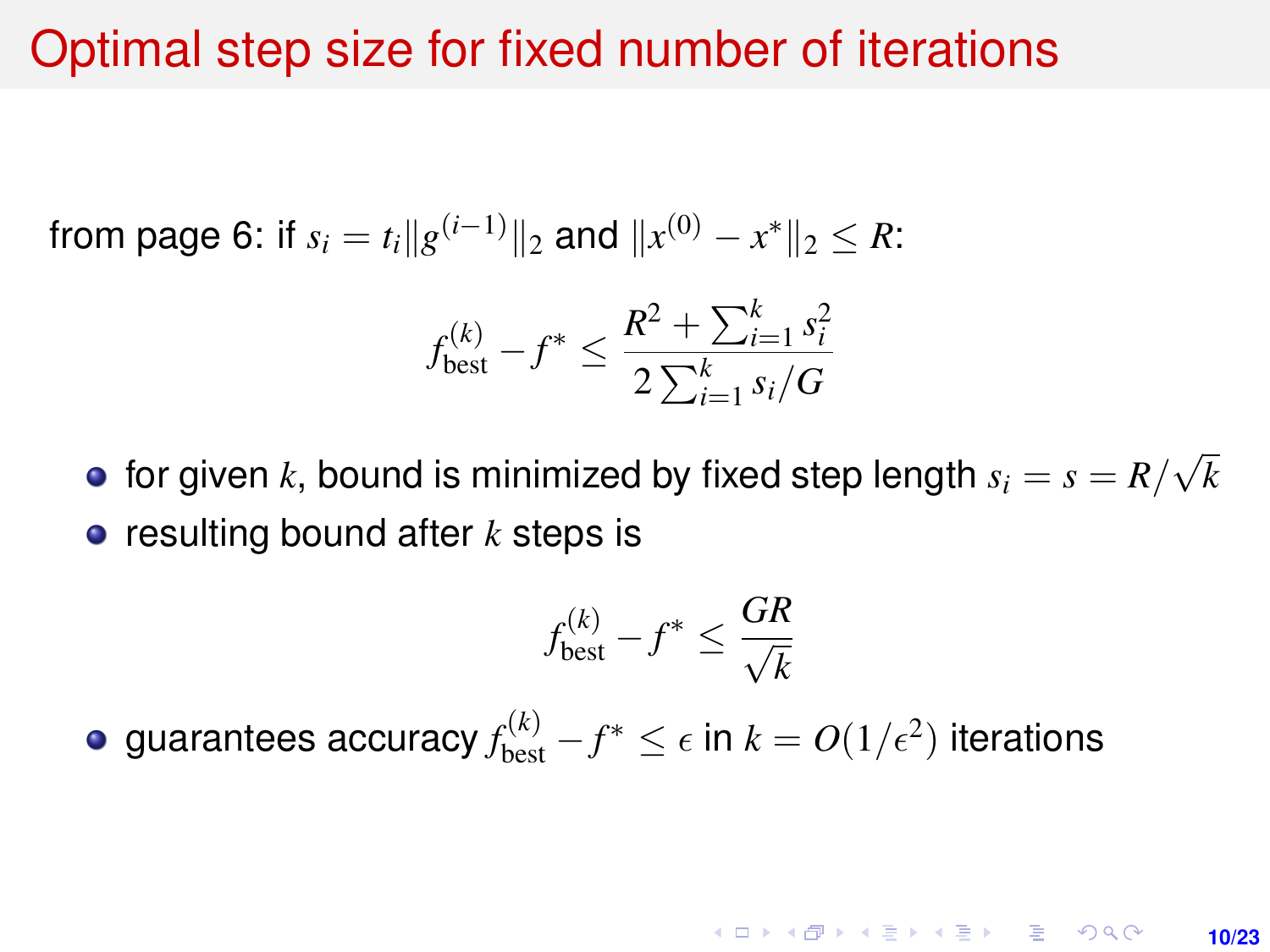# Optimal step size when *f* ∗ is known

right-hand side in first inequality of page 6 is minimized by

$$
t_i = \frac{f(x^{(i-1)}) - f^*}{\|g^{(i-1)}\|_2^2}
$$

optimized bound is

$$
\frac{(f(x^{(i-1)}) - f^*)^2}{\|g^{(i-1)}\|_2^2} \le \|x^{(i-1)} - x^*\|_2^2 - \|x^{(i)} - x^*\|_2^2
$$

applying recursively (with  $\|x^{(0)} - x^*\|_2 \leq R$  and  $\|g^{(i)}\|_2 \leq G$ ) gives

$$
f_{\text{best}}^{(k)} - f^* \leq \frac{GR}{\sqrt{k}}
$$

**KORKARKKERK E VAN 11/23**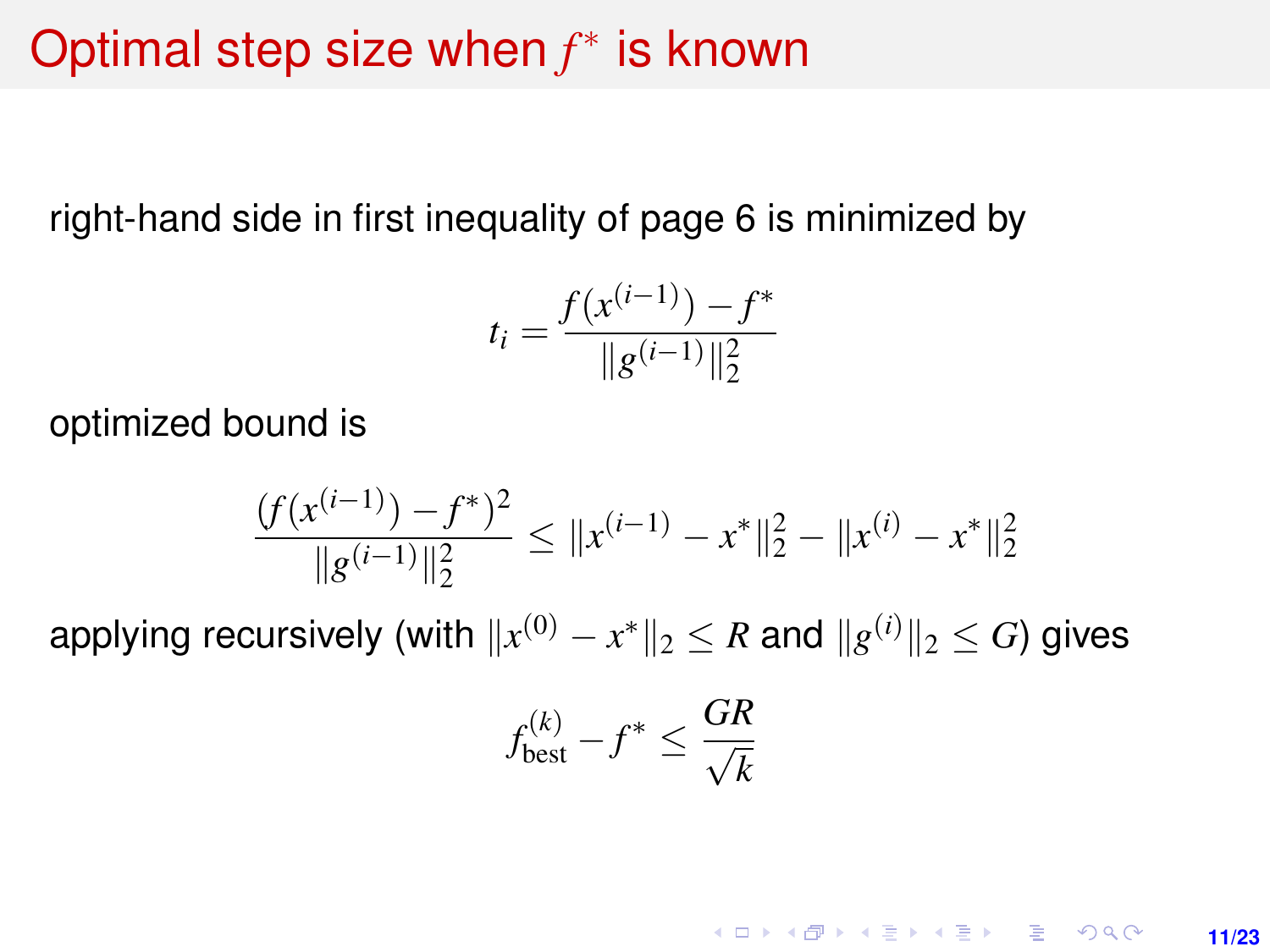### Exercise: find point in intersection of convex sets

to find a point in the intersection of *m* closed convex sets  $C_1, ..., C_m$ ,

$$
\min \quad f(x) = \max\{d_1(x), \cdots, d_m(x)\}\
$$

where  $d_j(x) = \inf_{y \in C_j} \|x - y\|_2$  is Euclidean distance of  $x$  to  $C_j$ 

- $f^* = 0$  if the intersection is nonempty
- $g\in\partial f(\hat x)$  if  $g\in\partial d_j(\hat x)$  and  $C_j$  is farthest set from  $\hat x$
- subgradient  $g \in \partial d_j(\hat{x})$  from projection  $P_j(\hat{x})$  on  $C_j$ :

$$
g = 0
$$
 (if  $\hat{x} \in C_j$ ),  $g = \frac{1}{d(\hat{x}, C_j)} (\hat{x} - P_j(\hat{x}))$  (if  $\hat{x} \notin C_j$ )

note that  $\|g\|_2 = 1$  if  $\hat{x} \notin C_i$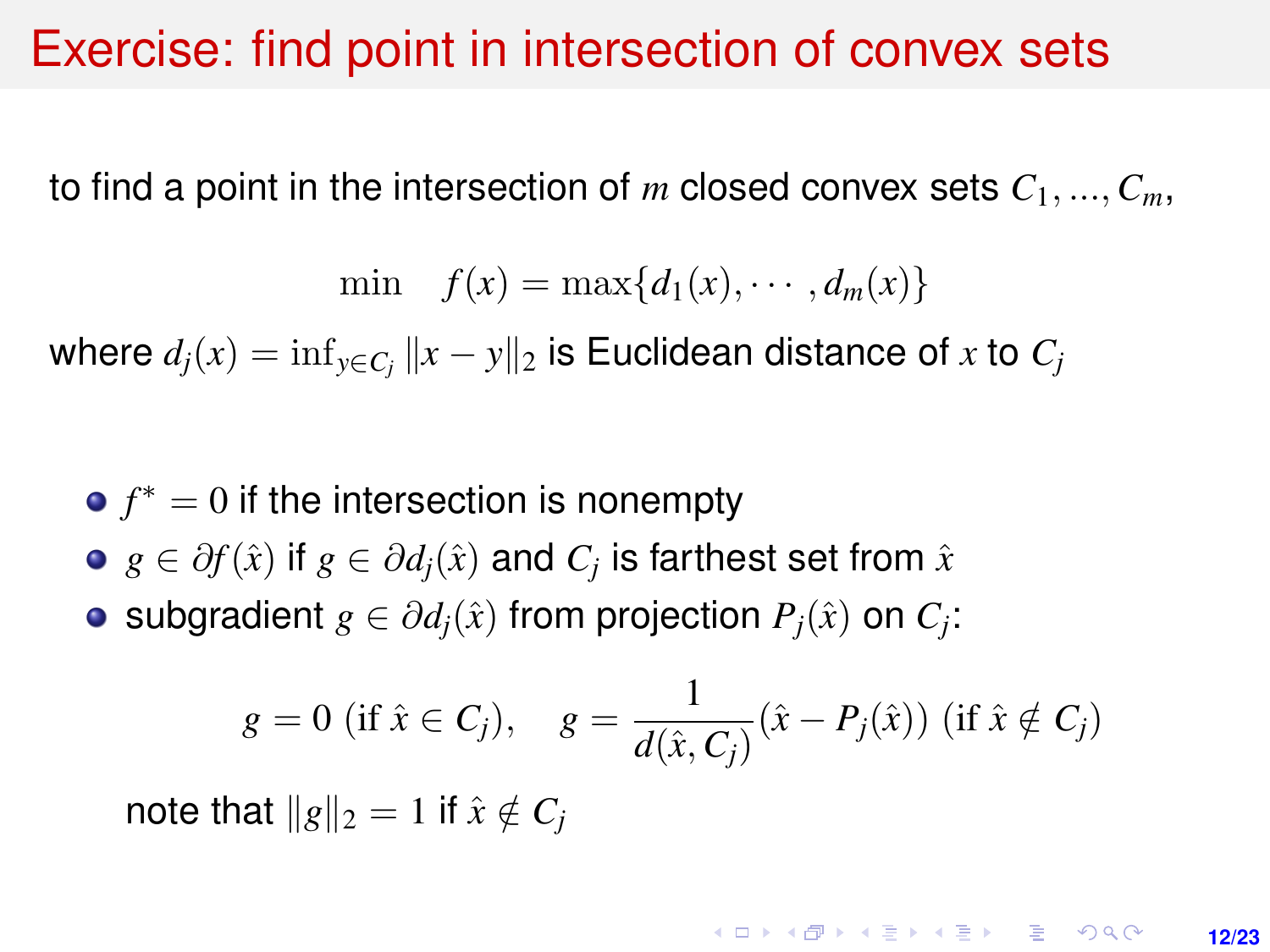#### <span id="page-12-0"></span>**subgradient method** with optimal step size

- optimal step size for  $f^* = 0$  and  $||g^{(i-1)}||_2 = 1$  is  $t_i = f(x^{(i-1)})$ .
- at iteration *k*, find farthest set  $C_j$  (with  $f(x^{(k-1)}) = d_j(x^{(k-1)})$ ); take

$$
x^{(k)} = x^{(k-1)} - \frac{f(x^{(k-1)})}{d_j(x^{(k-1)})}(x^{(k-1)} - P_j(x^{(k-1)}))
$$
  
=  $P_j(x^{(k-1)})$ 

- a version of the *alternating projections* algorithm
- at each step, project the current point onto the farthest set
- $\bullet$  for  $m = 2$ , projections alternate onto one set, then the other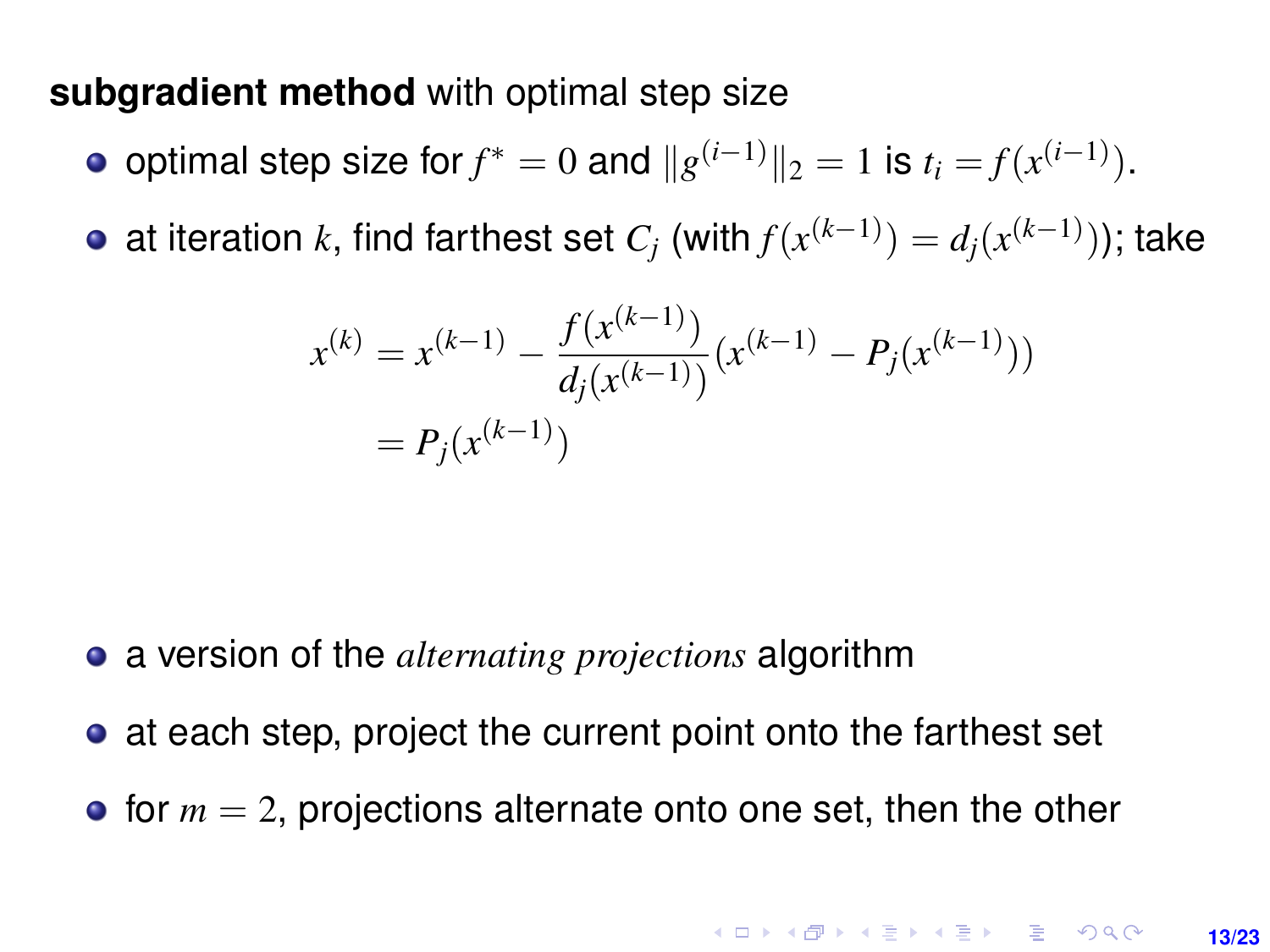### <span id="page-13-0"></span>LASSO <sup>问</sup>题求<sup>解</sup>

<sup>考</sup>虑LASSO <sup>问</sup>题

$$
\min \quad f(x) = \frac{1}{2} \|Ax - b\|^2 + \mu \|x\|_1,\tag{1}
$$

*<sup>f</sup>*(*x*)的一个次梯度为*<sup>g</sup>* <sup>=</sup> *<sup>A</sup>* T (*Ax* − *b*) + µsign(*x*), 其中sign(*x*)是关于*x*逐分 <sup>量</sup>的符号函数.因此的次梯度算法<sup>为</sup>

$$
x^{k+1} = x^k - \alpha_k (A^{\mathrm{T}}(Ax^k - b) + \mu \text{sign}(x^k)),
$$

步长α*k*可选为固定步长或消失步长.

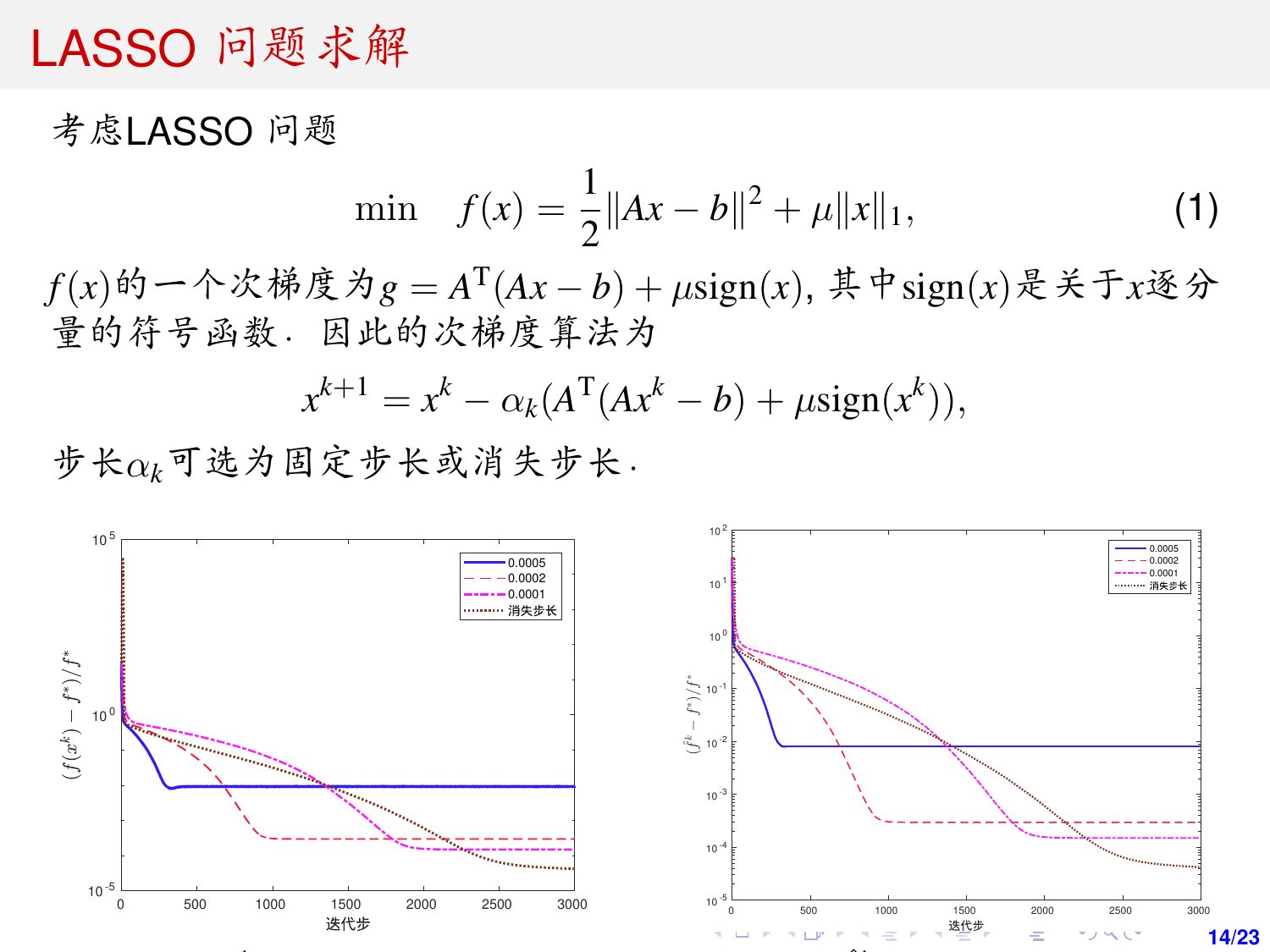### <span id="page-14-0"></span>LASSO <sup>问</sup>题求<sup>解</sup>

对于 $\mu = 10^{-2}$ ,  $10^{-3}$ , 采用连续化次梯度算法进行求解. 若 $\mu_t > \mu$ , 则<br>取固定步长 <u>| 1</u> | 若μ − μ, 则取步长 取固定步长 $\frac{1}{\lambda_{\max}(A^{T}A)}$ ; 若 $\mu_{t} = \mu$ , 则取步长

$$
\frac{1}{\lambda_{\max}(A^{\mathrm{T}}A)\cdot(\max\{k,100\}-99)},
$$

<sup>其</sup>中*k*为迭代步<sup>数</sup>



Figure: LASSO <sup>问</sup>题在不同正[则](#page-13-0)[化参](#page-15-0)[数](#page-14-0)[下](#page-15-0)[的](#page-0-0)[求](#page-22-0)[解](#page-0-0)[结](#page-22-0)[果](#page-0-0)

**15/23**

 $2990$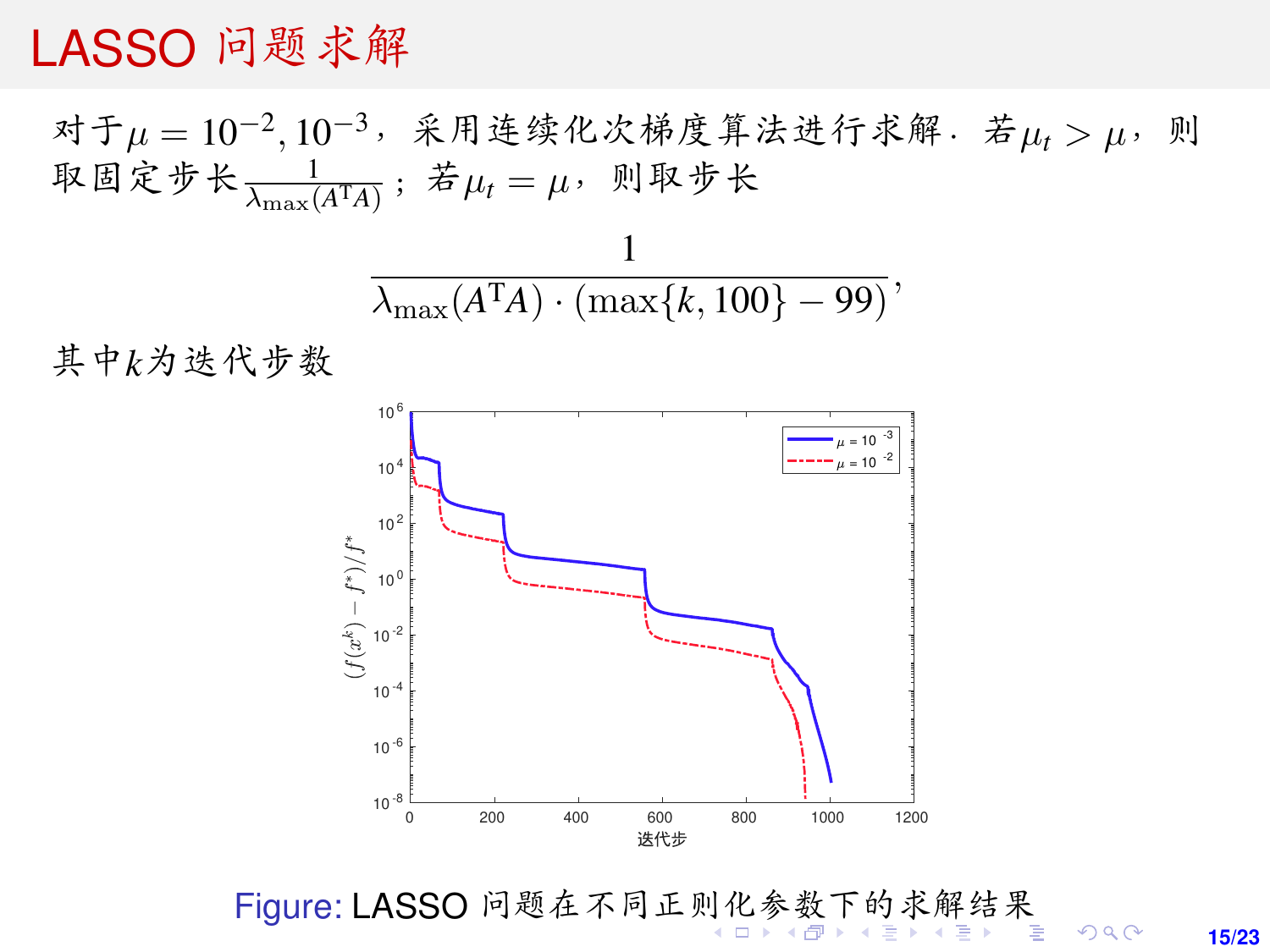## <span id="page-15-0"></span>Example: Positive semidefinite matrix completion

some entries of  $X \in \mathbf{S}^n$  fixed; find values for others so  $X \succeq 0$ 

- $C_1 = \mathbf{S}_{+}^n$ ,  $C_2$  is (affine) set in  $\mathbf{S}^n$  with specified fixed entries
- $\bullet$  projection onto  $C_1$  by eigenvalue decomposition, truncation

$$
P_1(X) = \sum_{i=1}^n \max\{0, \lambda_i\} q_i q_i^\top \quad \text{if } X = \sum_{i=1}^n \lambda_i q_i q_i^\top
$$

**•** projection of *X* onto  $C_2$  by re-setting specified entries to fixed values



 $100 \times 100$ matrix missing 71% entries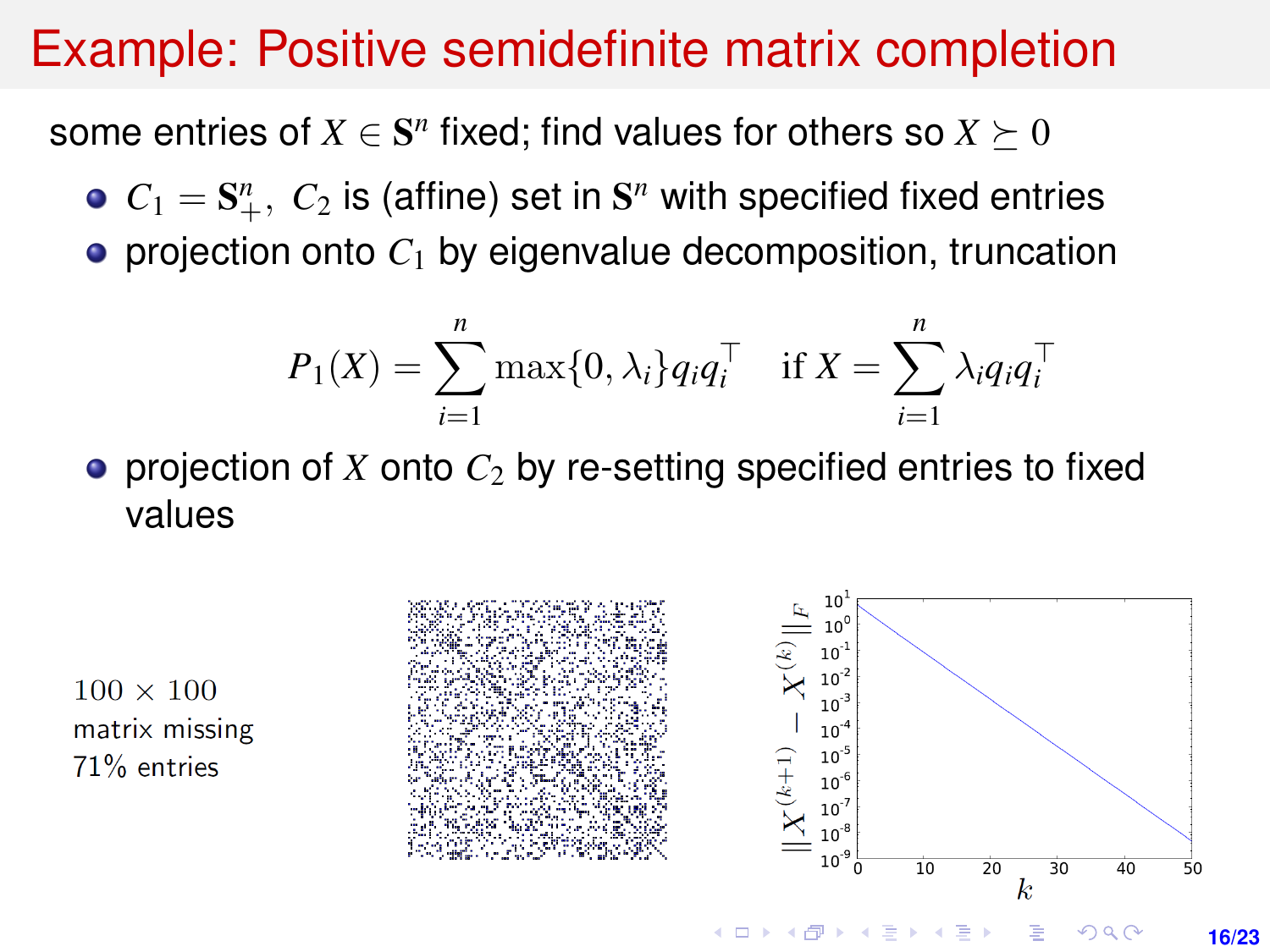#### 算法的渐进收敛速<sup>度</sup>

设{x<sup>k</sup>}为算法产生的迭代点列且收敛于x<sup>\*</sup>

算法(点列)**Q-**线性收敛: <sup>对</sup>充分大的*k*<sup>有</sup>

$$
\frac{\|x^{k+1} - x^*\|}{\|x^k - x^*\|} \le a, \quad a \in (0, 1)
$$

算法(点列)**Q-**超线性收敛: <sup>对</sup>充分大的*k*<sup>有</sup>

$$
\lim_{k \to \infty} \frac{\|x^{k+1} - x^*\|}{\|x^k - x^*\|} = 0,
$$

算法(点列)**Q-**次线性收敛: <sup>对</sup>充分大的*k*<sup>有</sup>

$$
\lim_{k \to \infty} \frac{\|x^{k+1} - x^*\|}{\|x^k - x^*\|} = 1,
$$

算法(点列)**Q-**二次收敛: <sup>对</sup>充分大的*k*<sup>有</sup>

$$
\frac{\|x^{k+1} - x^*\|}{\|x^k - x^*\|^2} \le a, \quad a > 0,
$$

**17/23**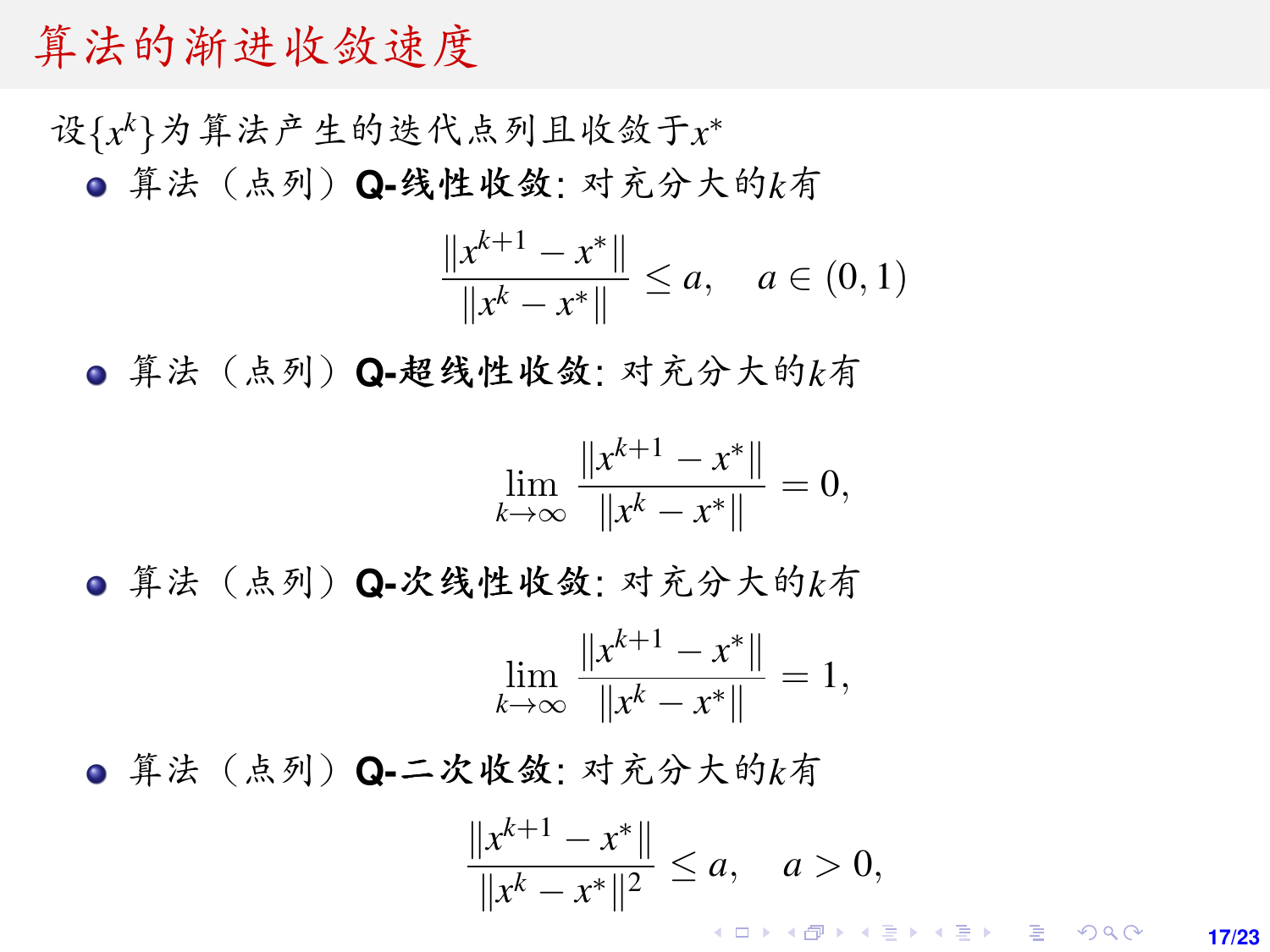#### <span id="page-17-0"></span>算法的渐进收敛速<sup>度</sup>

我们举例来更直观地展示不同的Q-收敛速度,参见下图(图中对所<sup>考</sup> 虑的点列作了适当的变换).点列{2<sup>-k</sup>} 是Q-线性收敛的,点<br>列12-2<sup>k</sup>l 是O-二次收敛的 (也是O-超线性收敛的), 占列11 列{2<sup>-2k</sup>} 是Q-二次收敛的 (也是Q-超线性收敛的), 点列{1} 是Q-次<br>线性收敛的, 一般来说, 且有O-超线性收敛谏度和O-二次收敛谏度的 <sup>线</sup>性收敛的.一般来说,具有Q-超线性收敛速度和Q-二次收敛速度<sup>的</sup> 算法是收敛较快<sup>的</sup>



Figure: <sup>不</sup>同Q-收敛速度比<sup>较</sup>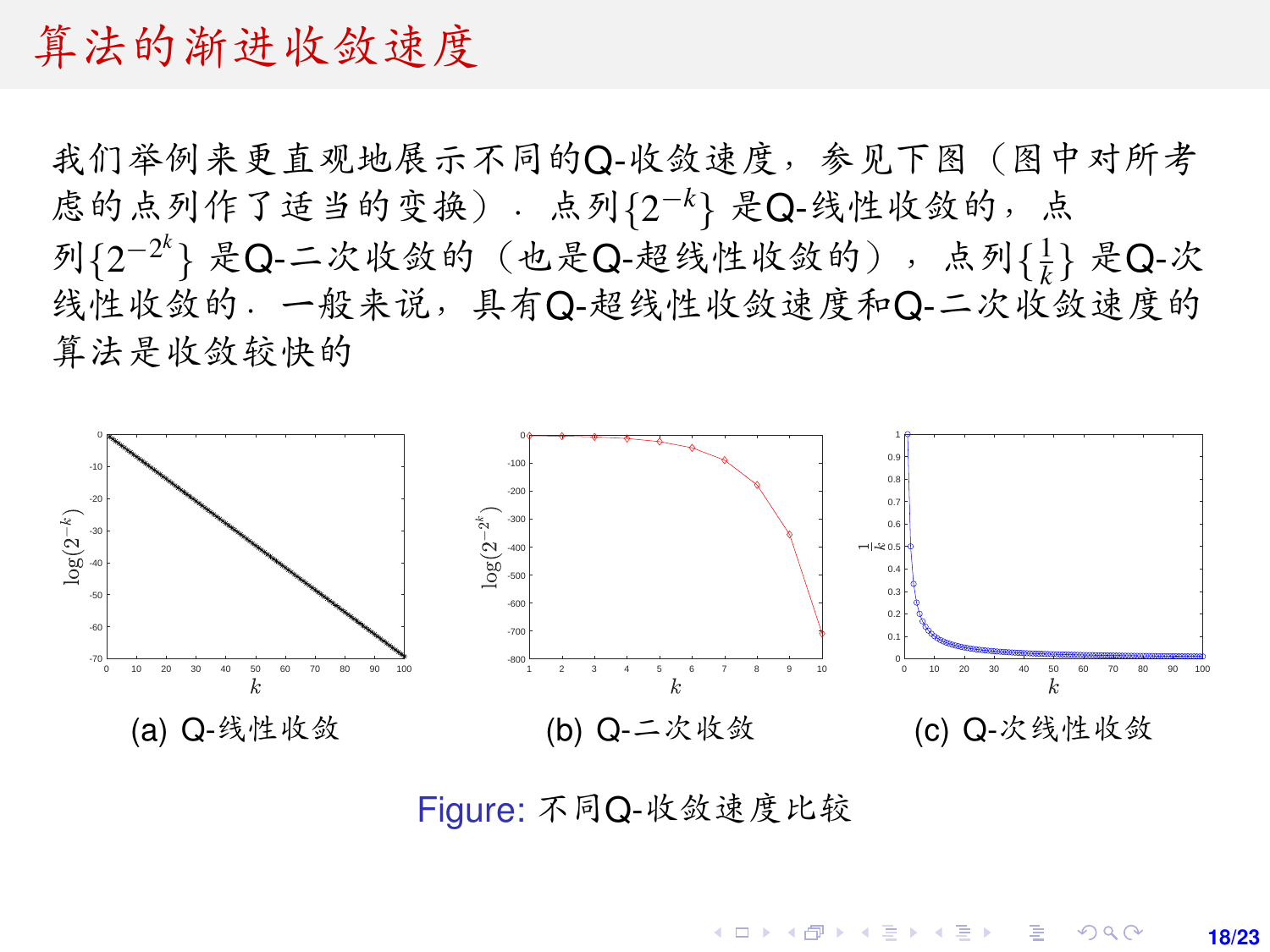#### <span id="page-18-0"></span>算法的渐进收敛速<sup>度</sup>

算法(点列)R-线性收敛: 设{xk}为算法产生的迭代点且收敛<br>于以,若存在O-线性收敛于O的非负序列t,并且 于*x* <sup>∗</sup>,若存在Q-线性收敛于0 的非负序列*tk*并且

 $||x^k - x^*|| \le t_k$ 

<sup>对</sup>任意的*k*成立.类似地,可定义**R-**超线性收敛和**R-**二次收敛等 收敛速度. 从R-收敛速度的定义可以看出序列{||xk − x\*||}被另一 <sup>趋</sup>于<sup>0</sup> <sup>的</sup>序列{*tk*}控制.当知道*tk*的形式时,我们也称算法(<sup>点</sup>  $\mathcal{D}(f_k)$ ) 的收敛速度为 $\mathcal{O}(t_k)$ .

算法复杂度. 设x\*为全局极小点,某一算法产生的迭代序 列{*x <sup>k</sup>*}满足

$$
f(x^k) - f(x^*) \le \frac{c}{\sqrt{k}}, \quad \forall \ k > 0,
$$

其中*c* > 0为常数。如果需要计算算法满足精度*f*(*x*<sup>k</sup>) - *f*(*x*<sup>\*</sup>) ≤ ε所 <sup>需</sup>的迭代次数,只需<sup>令</sup> *c* √  $\frac{1}{k} \leq \varepsilon$  则得到 $k \geq \frac{c^2}{\varepsilon^2}$  $\frac{c}{\varepsilon^2}$ ,因此该优化算法对  $\dot{\varpi}$ 的(迭代次数)复杂度为 $N(\varepsilon) = \mathcal{O}\left(\frac{1}{\varepsilon^2}\right)$  $\varepsilon_{\text{\tiny F}}^2$  $\varepsilon_{\text{\tiny F}}^2$  $\big)$ .

**19/23**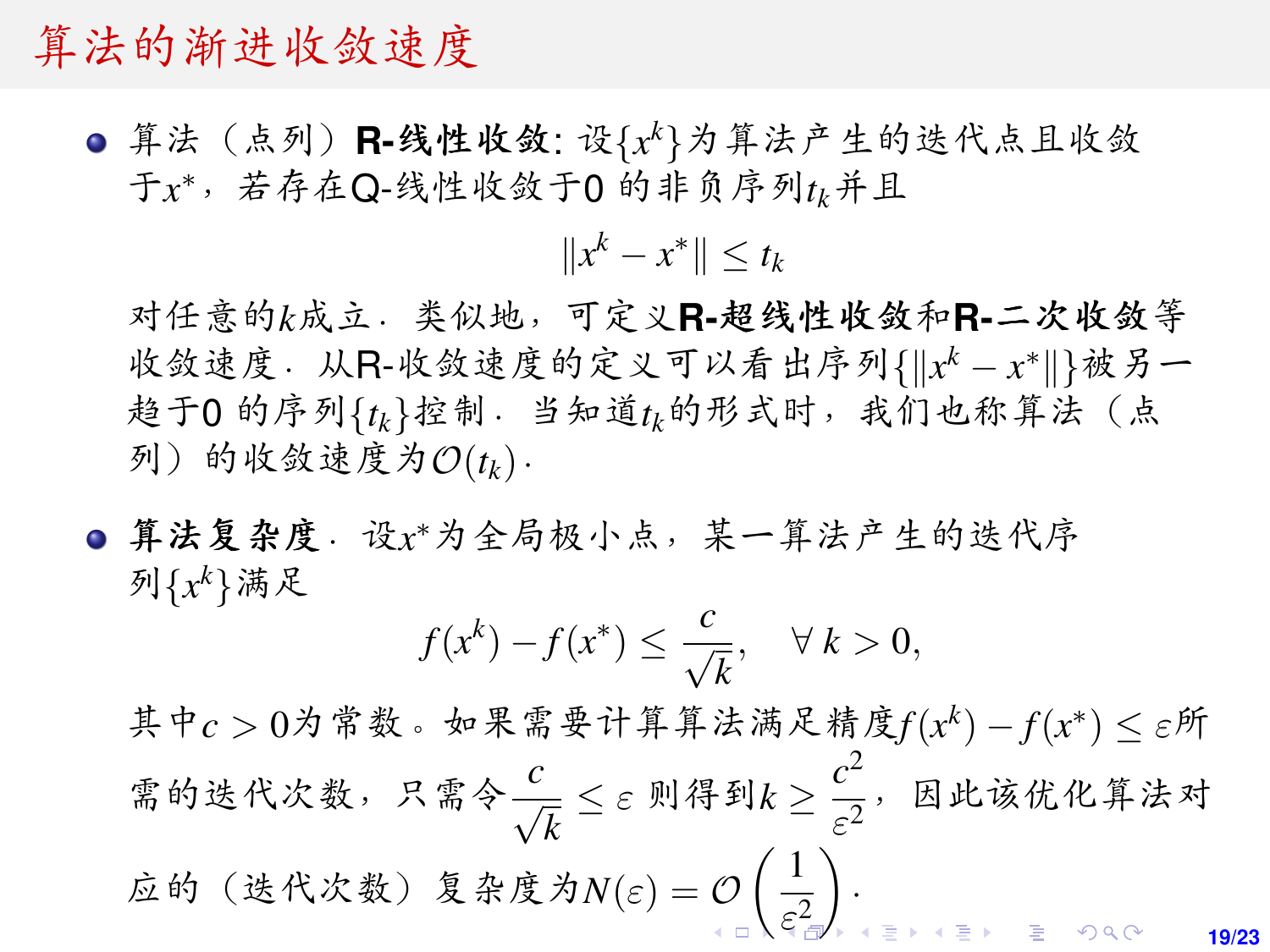# <span id="page-19-0"></span>Optimality of the subgradient method

can the 
$$
f_{\text{best}}^{(k)} - f^* \leq \frac{GR}{\sqrt{k}}
$$
 bound on page 11 be improved?

#### **problem class**

- *f* is convex, with a minimizer *x* ∗
- we know a starting point  $x^{(0)}$  with  $\|x^{(0)} x^*\|_2 \leq R$
- we know the Lipschitz constant  $G$  of f on  $\{x| \|x-x^{(0)}\|_2 \leq R\}$
- $\bullet$  *f* is defined by an oracle: given *x*, oracle returns  $f(x)$  and a subgradient

**algorithm class:**  $k$  iterations of any method that chooses  $x^{(i)}$  in

$$
x^{(0)} + \text{span}\{g^{(0)}, g^{(1)}, \cdots, g^{(i-1)}\}
$$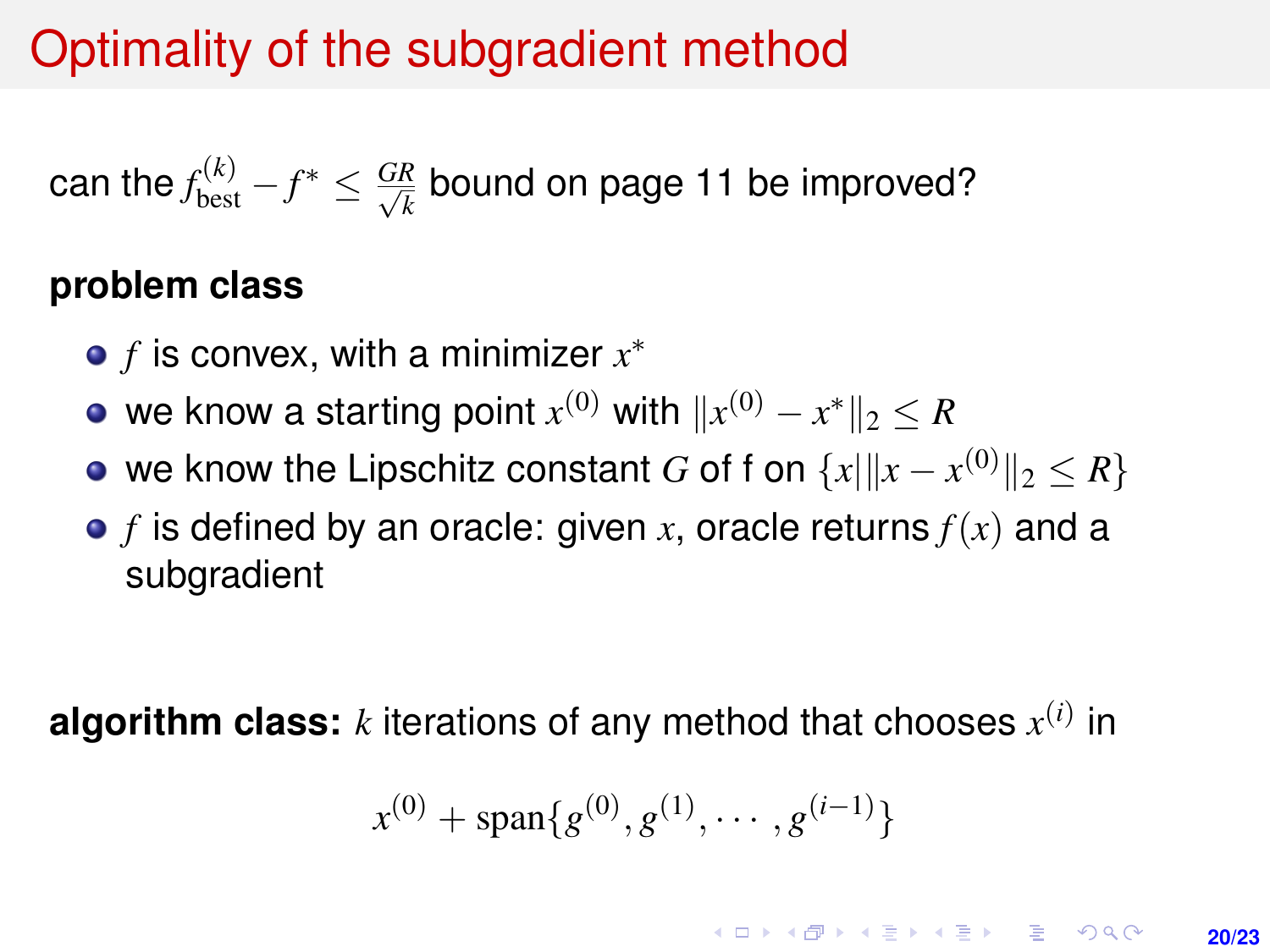### **test problem and oracle**

$$
f(x) = \max_{i=1,\dots,k} x_i + \frac{1}{2} ||x||_2^2, \quad x^{(0)} = 0
$$

• solution: 
$$
x^* = -\frac{1}{k}(\underbrace{1, \cdots, 1}_{k}, \underbrace{0, \cdots, 0}_{n-k})
$$
 and  $f^* = -\frac{1}{2k}$ 

• 
$$
R = ||x^{(0)} - x^*||_2 = \frac{1}{\sqrt{k}}
$$
 and  $G = 1 + \frac{1}{\sqrt{k}}$ 

• oracle returns subgradient  $e_{\hat{i}} + x$  where  $\hat{j} = \min\{j|x_i = \max_{i=1,\dots,k} x_i\}$ 

**iteration:** for  $i = 0, \dots, k - 1$ , entries  $x_{i+1}^{(i)}$  $x_{i+1}^{(i)}, \cdots, x_k^{(i)}$  $k^{(t)}$  are zero

$$
f_{\text{best}}^{(k)} - f^* = \min_{i < k} f(x^{(i)}) - f^* \ge -f^* = \frac{GR}{2(1 + \sqrt{k})}
$$

**conclusion:** *O*(1/ √ *k*) bound cannot be improved

> **KORKAR KERKER E DAG 21/23**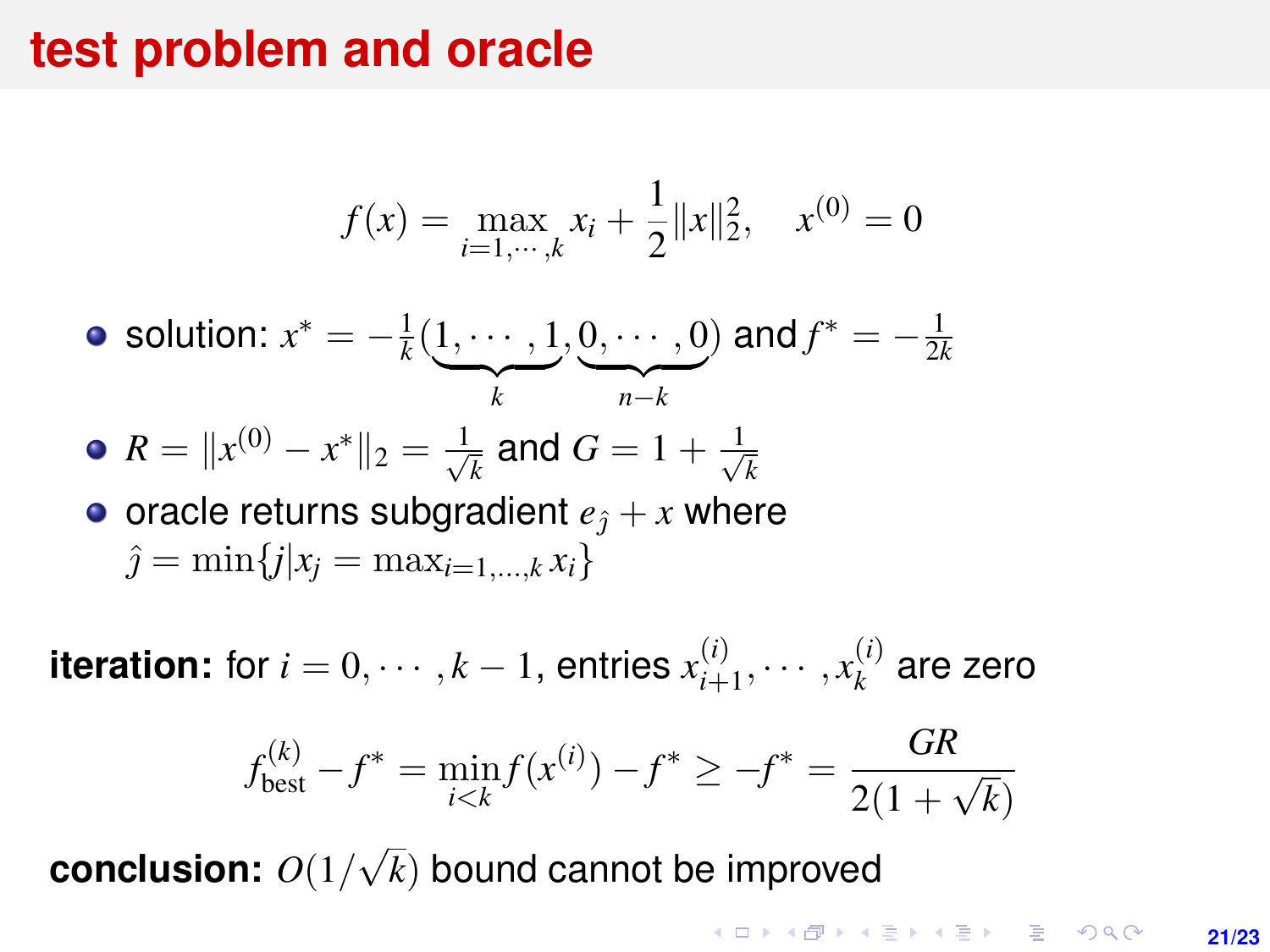## Summary: subgradient method

- handles general nondifferentiable convex problem
- $\bullet$  often leads to very simple algorithms
- convergence can be very slow
- no good stopping criterion
- theoretical complexity:  $O(1/\epsilon^2)$  iterations to find  $\epsilon$ -suboptimal point
- an 'optimal' 1st-order method:  $O(1/\epsilon^2)$  bound cannot be improved